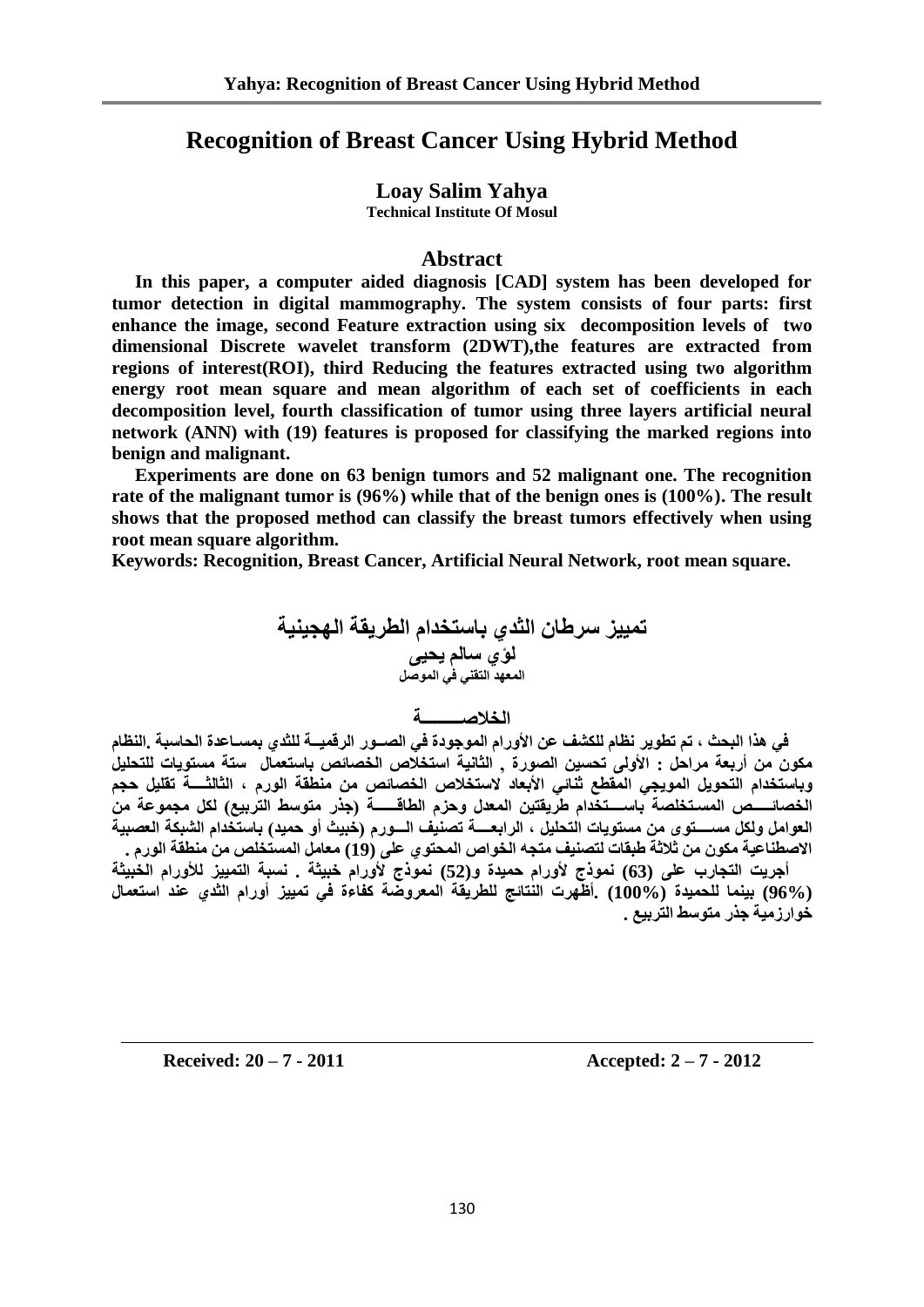#### **1- Introduction:-**

 Breast Cancer is a malignant tumor that has developed from cells of the breast , Breast cancer is one of the leading causes of deaths among women in many countries , only exceeded by lung cancer in Asian countries and recently in united states [1].

 The International World Health Organization estimated that more than (1,050,000) women worldwide die of breast cancer in each year. In India, breast cancer accounts for (23%) of all the female cancer death[2], In Norway about 2100 new cases of breast and (800) deaths are registered each year [3].

 The most effective way to reduce breast cancer deaths is to detect it earlier. Mammography, ultrasound and thermal texture mapping systems are the main image techniques for its detection [4].

 The screening program based on X- ray examination of breast ,mammography, is currently the best method for early detection. An increasing number of countries have started mass screening programs that have resulted in a large increase in the number of mammograms requiring interpretation. In the interpretation process radiologists carefully search each image for any visual sign of abnormality. However, abnormalities are often embedded in and camouflaged by varying densities of breast tissue structures. Indeed, estimates indicate that between (10% and 30%) of breast cancers are missed by radiologists during screening [5,6]. Moreover, the high percentage of negative cases, which is rated 70% to 90% of breast biopsies performed in women [7].

 In order to reduce the cost and improve the accuracy of interpretation a variety of computer aided diagnosis (CAD) systems have been applied. In mammography there are two types of tumors:

- 1. Micro calcification, and
- 2. Masses or opacities.

 Micro calcification clusters are groups of small and brilliant objects of different shapes and intensities in a very noise background. A micro calcification is a rather small objects (0.1 to 1)mm in diameter but very brilliant objects. Some of them, either grouped in clusters or isolated, may indicate the presence of a tumor. In our data base the average diameter of micro calcification clusters, as indicated by radiologists, is 2.3 cm [8]. In Fig.(1) micro calcification clusters are shown.



Fig(1): Some examples of micro calcifications selected from the data base

 The mammographic masses are rather 'large objects' usually characterized by peculiar shapes. Masses can be characterized through density, shape, or type of margin. The typical sign of an invasive breast is an irregular or speculated density. Circumscribed lesions with well defined margins, on the other hand, are usually benign and may represent fibro adenomas, cysts or lymph node in Fig.(2) some mass lesions are shown [8].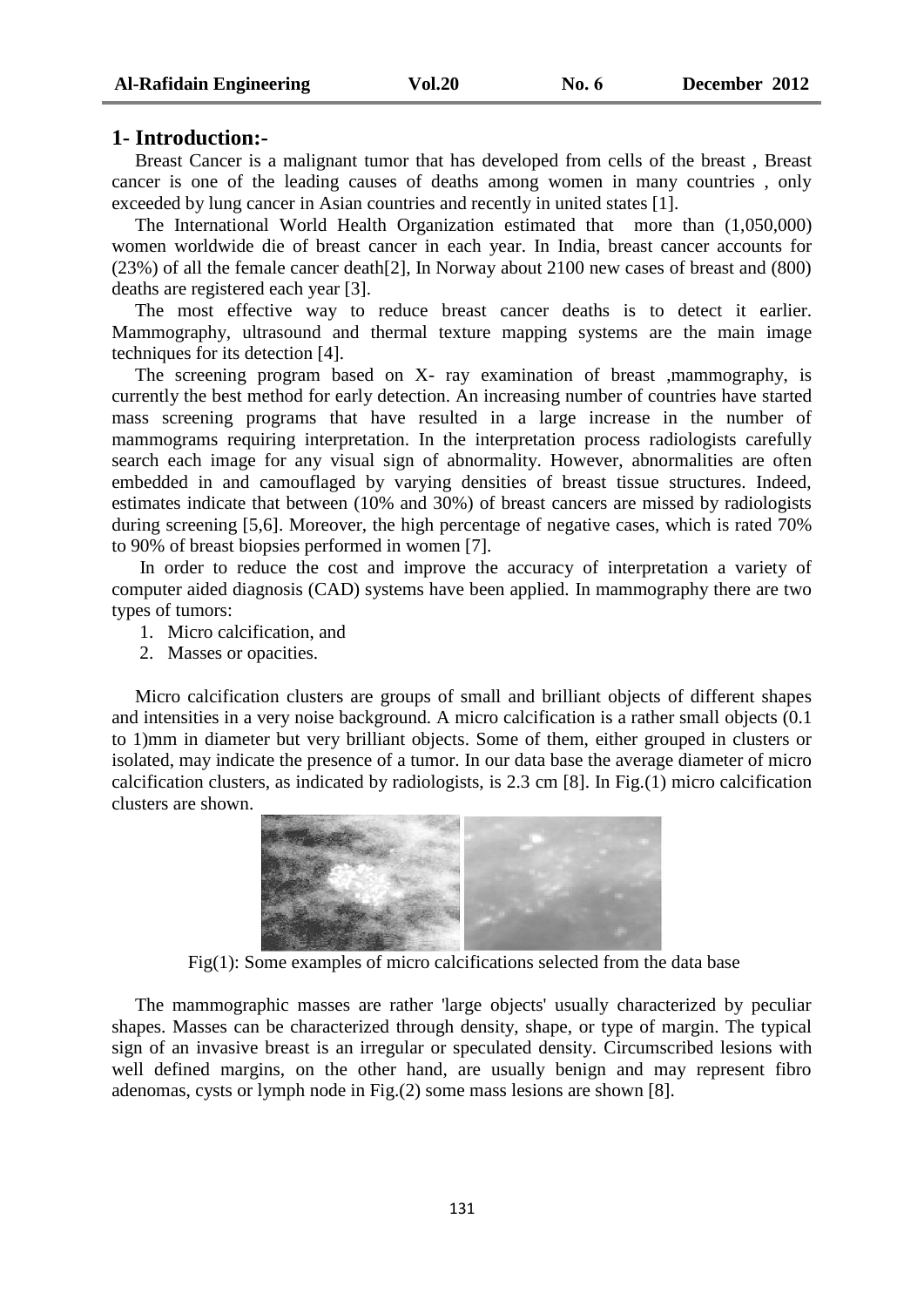

Fig (2): Some examples of mass lesions selected from the data base

 Different methods have been used to classify the types of tumors such as benign or malignant, also, many segmentation and feature extraction algorithms have been developed during the past decades for breast cancer detection. J.Salavado et –al [9] used the wavelet transform (WT) for noise removal and improving the image contrast, the authors applied the (WT) using Daubechies 6 coefficients with (10) decomposition levels to separate the high frequencies from the low frequencies of the tissue in the mammograms.

 Essam et-al [10] proposed a supervised classifier for digital mammography's using (WT) decomposition, they used Daubechies 4, 8, and10 as the wavelet using four different decomposition levels. They obtained the beast results with Daubechies 8, with 91% for cases of benign detection and 100% for cases of malignant detection .

 Y.Ireaneus Anna Rejani and S.Thamaraiselvi[11] used three level wavelet for smoothing and fractal analysis to obtain the suspicious area and back propagation for classification. T.Balakumaran et-al [12] proposed micro calcification detection method involving image DE noising using wavelet-based multiscale product thresholding, image enhancement by adaptive operator integrated in the wavelet domain, and micro calcification detection using Neural Network.

 F.Paulin and Asanthakumaran[13] used various machine learning techniques for back propagation algorithm. The highest accuracy of 99.28% was achieved when using lerenberg marquardt .

 Dr.V.Saravanan et-al[14] he studied various data mining models including Fuzzy C means, decision tree, and Neural Network were used to compare with genetic algorithm model by evaluating prediction accuracy.

 Dr Mohammed J.Islam et-al [15] used the statistical features extracted from region of interest [ROI] and neural network to classify mass tumor between benign-malignant.

 In this paper, use six decomposition levels of (2DWT) for specific locations are used to extract the region of interest (ROI), reduce the coefficients of wavelet by taking the energy and mean value of each set in each level, therefore each level is represented by three features and the last level is represented by four features Two features vectors are extracted from region of interest of mammograms, the first one represent the mean value and the second represent the energy value. These vectors are used to train multilayer back propagation neural network for mammograms diagnosis.

#### **2-Proposed Algorithm**

 The principle stages of computer aided breast cancer detection that is used in this paper is shown in Fig.(3).

 The accuracy of the proposed system is measured using two parameters: Specificity and sensitivity, which can measure accuracy using the equation given below[8]:

Specificity  $(SP) = T_N / (T_N + F_P)$  …………………...(1)

Sensitivity  $(SN) = T_P/(T_P + F_N)$  …………………...(2)

Where,  $T_P$  is the rate of true positive,  $T_N$  is the rate of true negative,  $F_P$  is the rate of false positive, and  $F_N$  is the rate of false negative [16].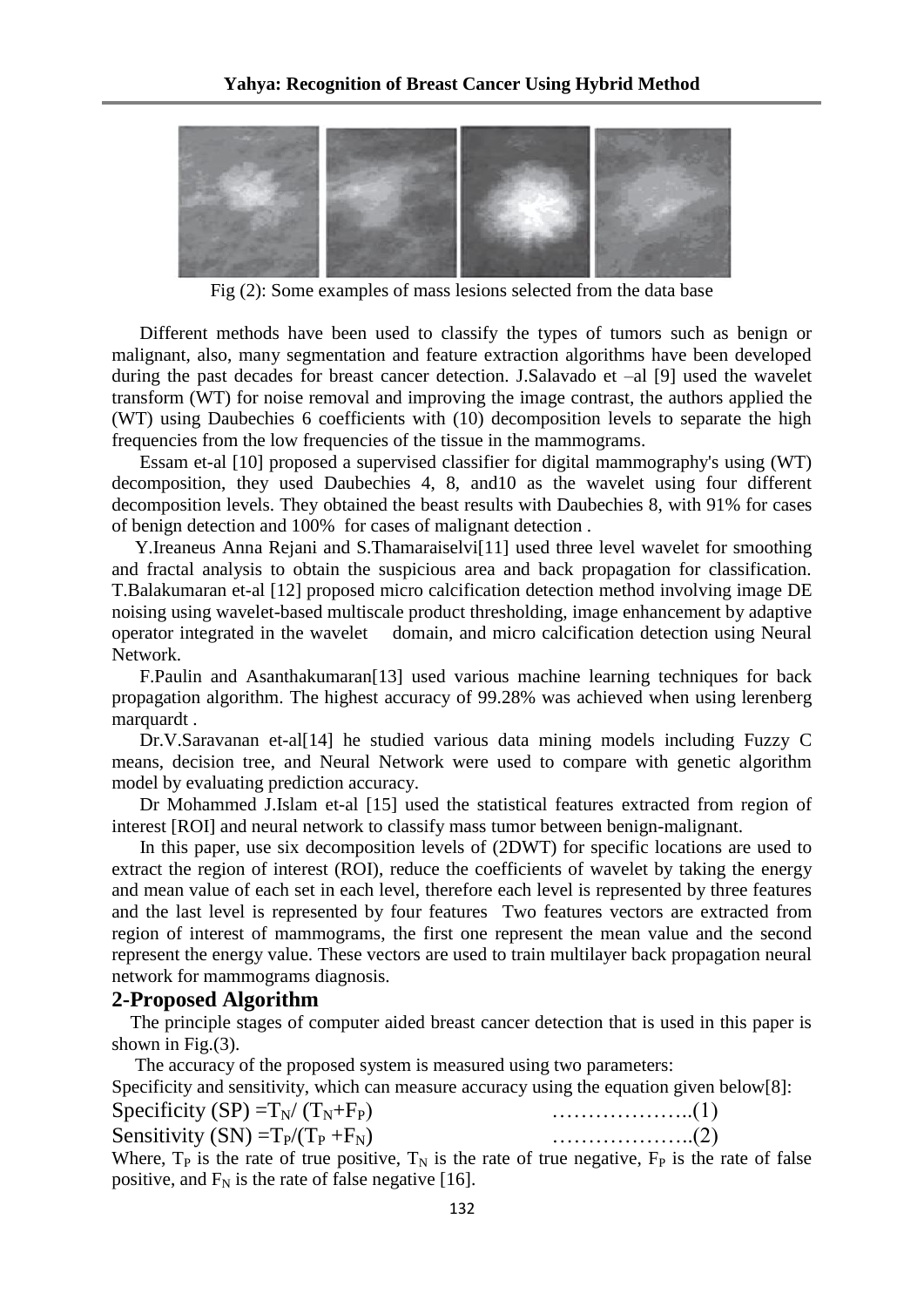

Fig.(3): Block diagram of the system

 Achieving high specificity means that few cases will be unnecessary recommended for biopsy. While a high sensitivity means that few cancer tumors will be missed. The most important parameter is sensitivity since errors in recognizing cancerous lesions are lifethreatening. Errors in recognizing (TNs) are not life-threatening but they do cause stress, anxiety, waste of resources, and may be waste of money [10].

#### **3- Data base**

 The data base that is used in the experiments is taken from the Mammographic Image Analysis Society (MIAS) [17].The abnormal cases are (115), consisting of (63) benign and (52) malignant. This data base contains the diagnostic opinion for each of the mammograms include in it. In addition, the abnormal cases are further divided in six categories: micro calcification, circumscribed masses, speculated masses, ill-defined masses, architectural distortion and asymmetry.

 All the images also include the locations of any abnormalities that may be present. The existing data in the collection consists of the location of the abnormality (like the centre of a circle surrounding the tumor), its radius, breast position (left or right), type of breast tissues (fatty, fatty-glandular, and dense) and tumor type if exists(benign or malign).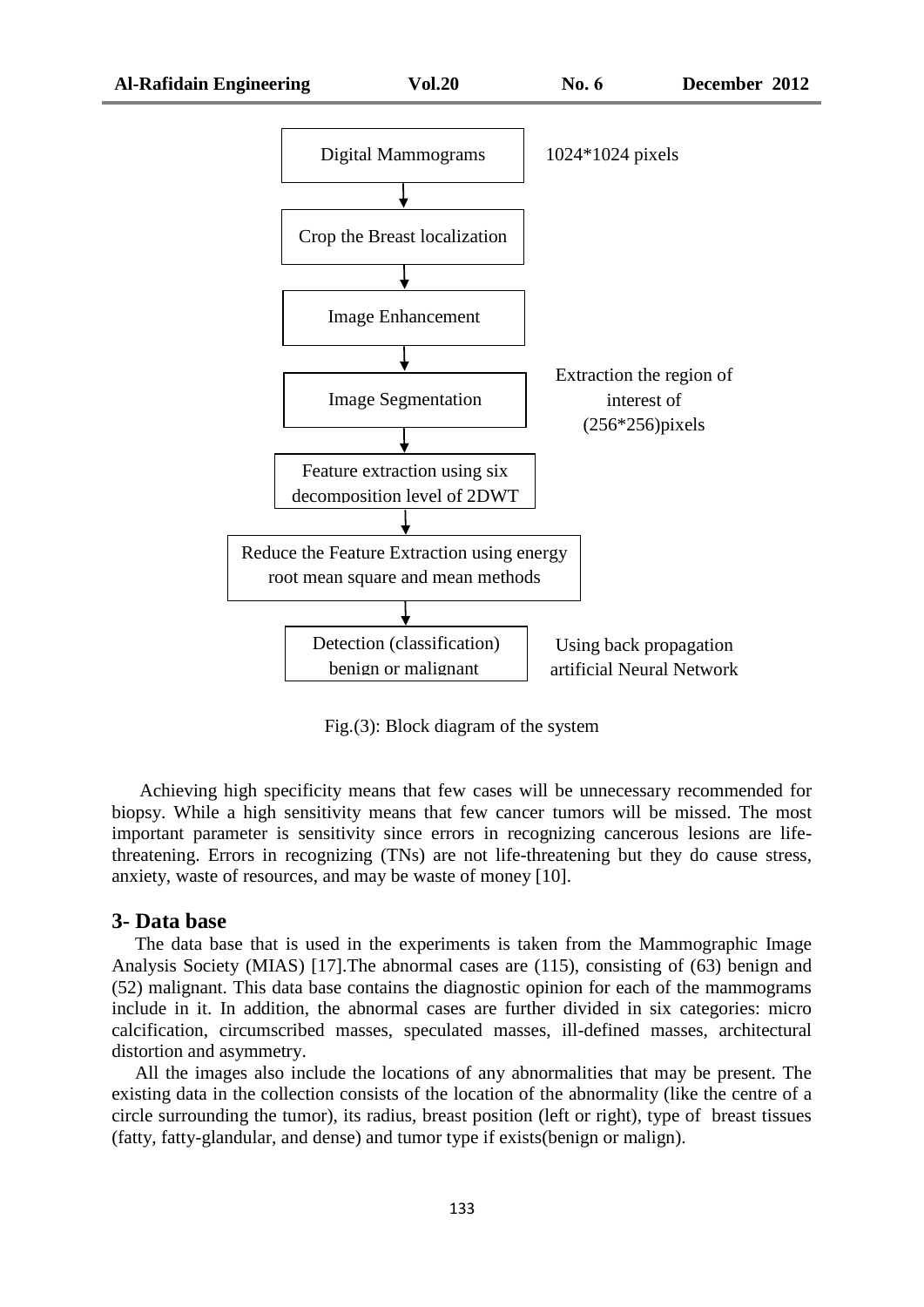#### **4-Pre-processing:-**

 Mammograms are images difficult to interpret, and preprocessing of the images is necessary to improve the quality of the images and make the feature extraction more reliable. In the digitization process, noise could be introduced that needs to be reduced by applying some image processing techniques.

 Two techniques are applied here: Cropping operation and image enhancement. The first one is employed in order to cut the black parts of the image as well as the existing artifacts such as written label etc. The second one is used to prepare the cropped area to be suitable for image transforming and feature extraction.

 Cropping remove the unwanted parts of the image usually peripheral to the area of interest. An example of cropping that eliminates the artifacts and the black background is given in figure(4). The cropping to eliminate noise is done first before the image enhancement to avoid enhancing noise and hindering the cleaning phase. The cropping operation is done automatically by sweeping through the image and cutting horizontally and vertically the image parts that had mean less than certain threshold.



Fig(4) : Image processing (a):Original (b):Cropping (c):Histogram Equalization.

 The enhancement stage is accomplished by contrast stretching and histogram equalization in succession. The contrast stretching is the simplest method to increase the contrast of the image and to adjust the histogram so that there is a greater separation between foreground and background gray level distribution. Applying contrast enhancement filters improve the readability of low contrast area in the image. Also they destroy areas of the image where intensity of the pixels is outside the range of intensities being enhanced [18].

 Histogram Equalization is useful to produce output images that are easily analyzed by the human eye. It modifies the image such that its histogram has a desired shape. This is useful in stretching the low contrast levels with narrow histograms.

 The uniform distribution of the histogram, is considered as probability distribution, it achieves the maximum entropy which contains the most information. Therefore, redistribute the gray levels to obtain a uniform histogram as possible, and then the image information are maximized [18].

## **5-Wavelet based feature extraction:-**

 The theoretical of two dimensional DWT is found in [9, 11, 19]. 2-D DWT is used to extract features vector by applying six levels decomposition on the region of interest that contains the abnormal tumor. The  $(ROIs)$  are of size (256\*256) pixels, and then the feature vector is reduced using the energy and mean of coefficients in each sub band in each level, therefore each (ROI) is represented by two feature vectors each one contains (19) coefficients.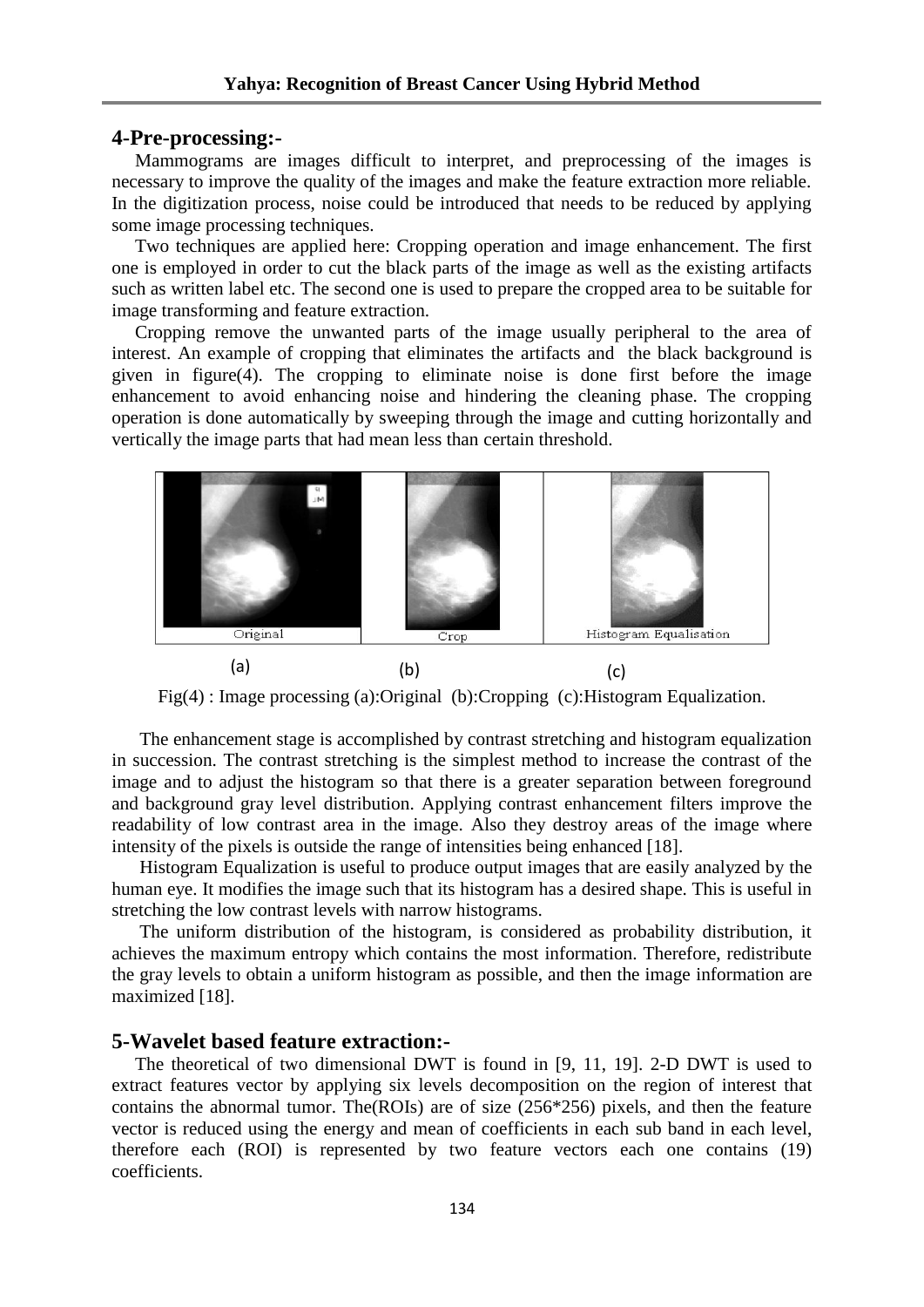## **6- Artificial neural network (ANN):-**

 ANN is a powerful tool to model complex data(including medical) with high classification accuracies. It resembles human brain in acquiring knowledge through learning and storing knowledge with in interneuron connection strengths. Ann's synaptic weights are adjusted or trained so that a particular input leads to a specific desired or target output, Fig(5) shows the block diagram for a supervised learning ANN, where the network is adjusted on the basis of comparing neural network output with the desired output until the network output matches the desired output. Once the network is trained it can be used to test new input data using the weights provided from the training section[15].



Fig(5): Block diagram of a supervised training ANN.

 In this work, ANN utilizes a three-layer feed forward network with back propagation algorithm. The first layer has (19) neurons, the number of neurons in the input layer corresponds to the number of characters to be presented to the network. The number of neurons in the output layer corresponds to the number of classes for which is being trained, a single neuron in the output layer, when output "1" is malign and when output "0" is benign. The hidden layer consists of (10) neurons.

 The back propagation algorithm is used. The interface made is designed for parameters as learning rate, moment, minimum error and variation in the architecture of intermediate layers, to be changed in the attempt of improving the performance of training. The tests are performed with training that gives minimum error. The function newff is used to create feed forward back propagation network. The architecture generally used in these application consists of tan-sigmoid function. The learning rate (0.1) is used, and the mean square error (MSE) value of (0.0001), and levenberg marquarght algorithm is used for training.

#### **7-Experiments and result:-**

 The proposed method is implemented using MATLAB version 7.8 and tested on various mammogram images taken from (MIAS) mammogram data base . A set of (115) images that contain (63) benign and (52) malignant, region of interest (ROIs) of size (256\*256) pixels are extracted from (MIAS) images which is originally of (1024\*1024)pixels after making cropping, histogram equalization and contrast stretching. These (ROIs) are chosen to contain the abnormalities centered in each cropped image.

 The diagnosis system consists of two basic steps, step one is done by applying (DWT) on (ROIs) for six levels of decomposition using Daubechies wavelet of order (4), this produces a approximation sub band and six sub bands of horizontal, vertical, and diagonal detailed coefficients. Then reducing the size of the input vector provided to the neural network, the mean value and energy value (Root mean square) is calculated for each set in each level of wavelet decomposition.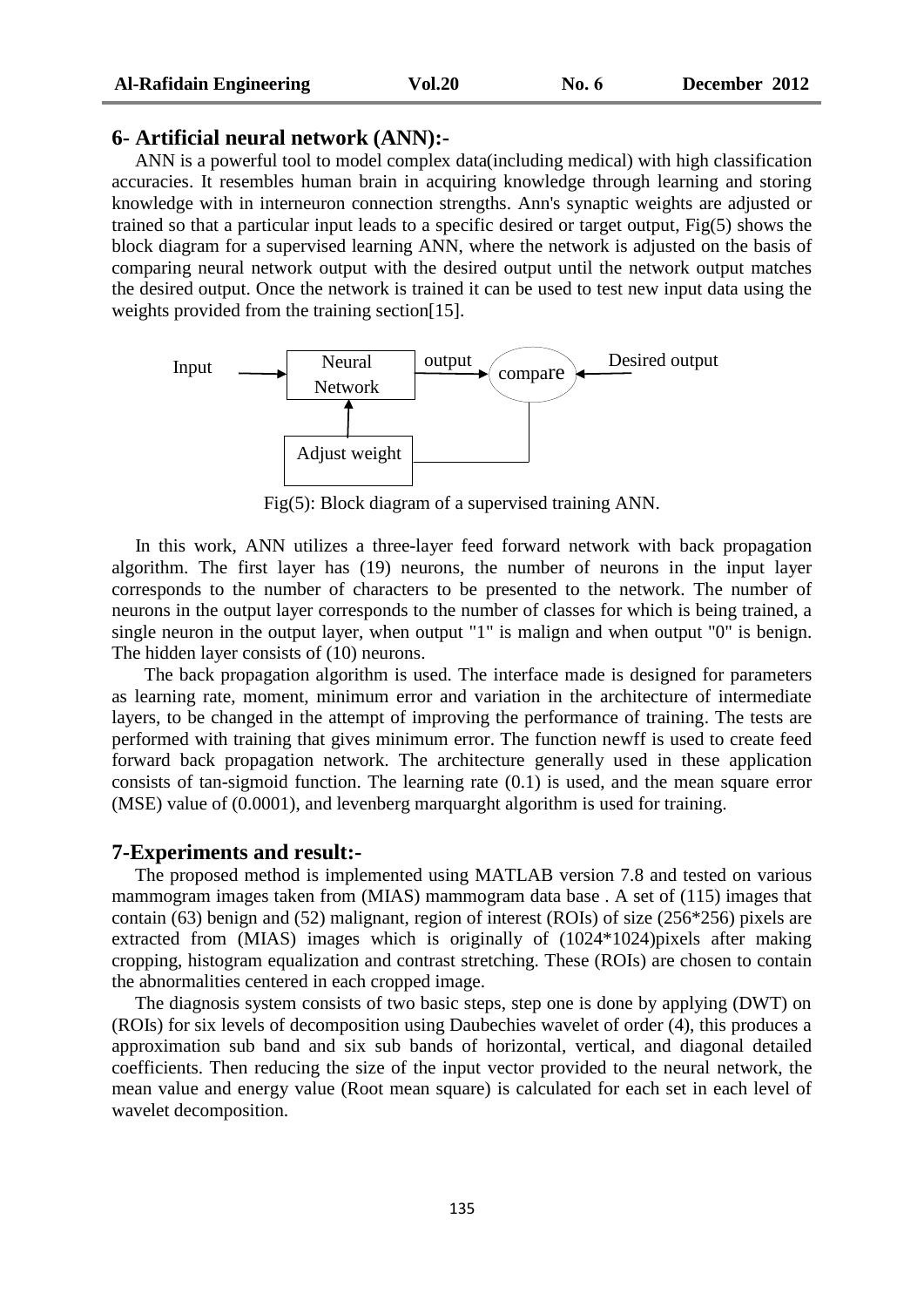The mean value and energy value are calculated using equation (3)[15] and equation (4)[15] respectively

$$
\mu = \frac{1}{MN} \sum_{i=1}^{M} \sum_{j=1}^{N} P(i,j)
$$
\n...\n...\n...\n(3)\n  
\n
$$
E = \sqrt{\frac{1}{MN} \sum_{i=1}^{M} \sum_{j=1}^{N} [P(i,j)]^2}
$$
\n...\n...\n...\n(4)

Where  $P(i,j)$  is the coefficient value, at point  $(i,j)$  of a coefficients sub band of the size (M\*N) in each decomposition level. Therefore two features vectors are obtained the first one represents the mean value in the following form.

$$
F_{\mu}=[\mu A_k \qquad \mu V_k \qquad \mu H_k \qquad \mu D_k
$$

$$
\mu V_{k-1} \qquad \mu H_{k-1} \qquad \mu D_{k-1}
$$

$$
\mu V_1 \qquad \mu H_1 \qquad \mu D_1]
$$

k:- the last decomposition level of (DWT)

Where F<sub>u</sub>: Feature vector representing the mean values.

 $\mu A_k$ : the mean of low frequency coefficients(A) for last 2DWT level.

 $\mu V_{k-1}$ : the mean of vertical high frequency coefficients(V), for all levels.

 $\mu$ H<sub>k…1</sub>: the mean of horizontal high frequency coefficients(H), for all levels.

 $\mu D_{k-1}$ : the mean of diagonal high frequency coefficients(D), for all levels.

 The second features vector represents energy features for each DWT sub band in the following form:

 $F_E = [EA_k$   $EV_k$   $EH_k$   $ED_k$  $EV_{k-1}$   $EH_{k-1}$   $ED_{k-1}$  $EV_1$   $EH_1$   $ED_1$ ]

Where  $F_E$ : Feature vector of energy value.

 $EA_k$ : the energy of low frequency coefficients of  $(A)$  sub band in last DWT level.

 $EV_{k...1}$ : the energy of vertical high frequency coefficients of (V)sub band in all levels.

 $EH_{k-1}$ : the energy of horizontal high frequency coefficients(H) sub band in all levels.

 $ED_{k...l}$ : the energy of diagonal high frequency coefficients (D) sub band in all levels.

Now we have two features vectors each with 19 elements, These are used for training the artificial neural network with properties given in section (6).

 In practical evaluation of the diagnosis system, a set of (115) mammograms each with one region of interest that contains (malignant and benign)is utilized. Training of ANN uses 65 samples. While testing the ANN utilizes 50 samples, 25 for benign class, and 25 for malignant class.

 The results for the reduced features vectors using mean and energy are shown in the tables (1) and (2). The results of sensitivity(SN) and specifity (SP) are obtained using equations (1) and (2).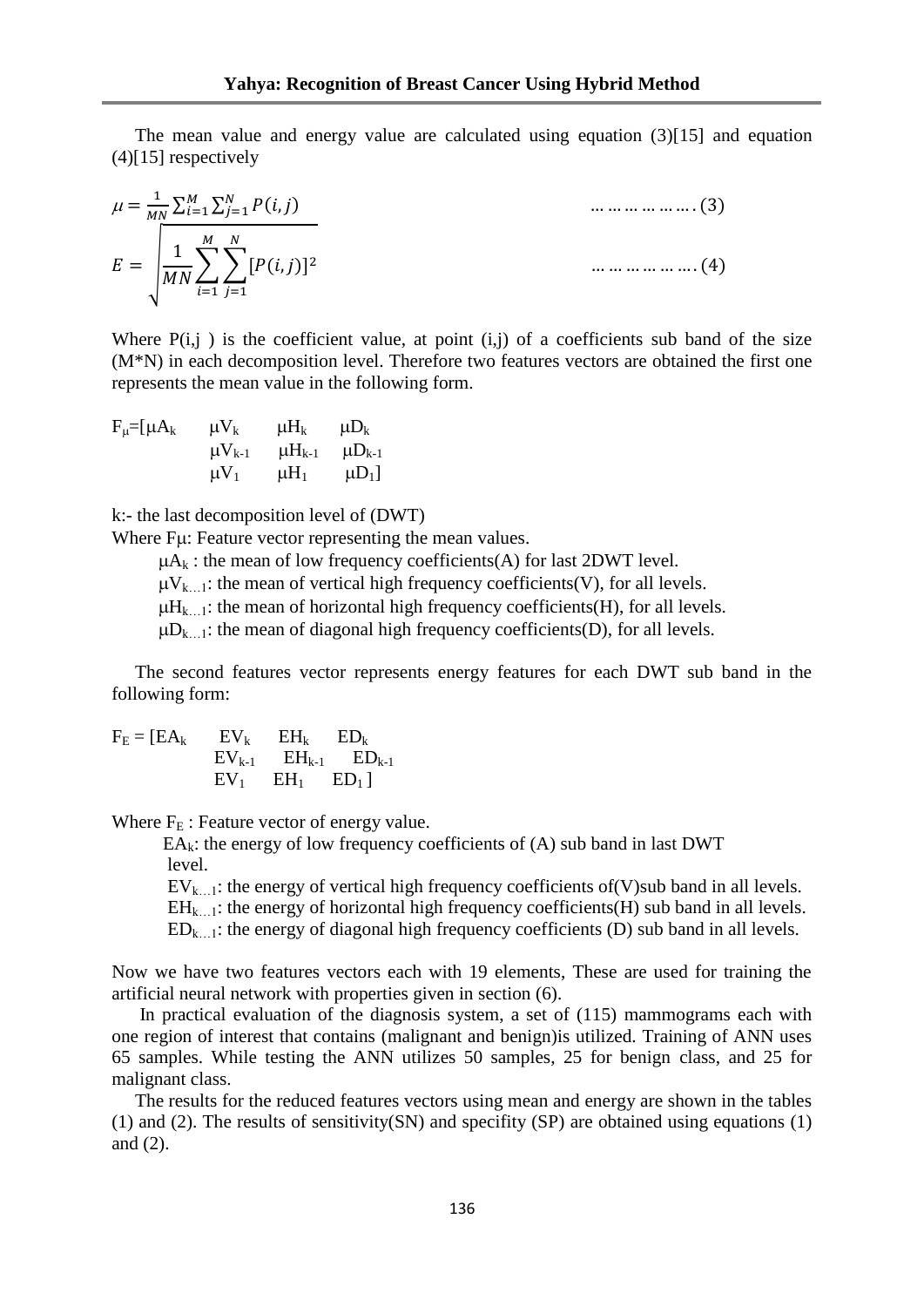| D       | Ē |  | $S_N\%$    | $S_P\%$     | Correct classification |            |
|---------|---|--|------------|-------------|------------------------|------------|
|         |   |  |            |             | Benign%                | Malignant% |
| ົ<br>رے |   |  | ∩<<br>,,,, | ഹ എ<br>ن. ک | ገረ                     |            |

| $\perp$ P | $\mathbf{r}$<br>1 <sub>N</sub> | Hр | $\Gamma_{\rm N}$ | $S_N\%$ | $S_P\%$ | Correct classification |            |
|-----------|--------------------------------|----|------------------|---------|---------|------------------------|------------|
|           |                                |    |                  |         |         | Benign%                | Malignant% |
| 24        | ∼                              |    |                  | 100     | 96      | 100                    | 96         |

For the test set using the energy of wavelet coefficients, it gives the best classification accuracy (100%) sensitivity , and (96%) specificity, while when using mean value of wavelet coefficients it gives (95.8%)sensitivity and (92.3%) specificity.

## **8-Conclusions:-**

 In this paper , a technique for detection of tumors (benign and malignant) in digital mammograms is developed . It reduce the false positive rate by reducing the unnecessary biopsy and health care cost as well.

 The proposed method is effective in breast cancer detection environment and it gives (100%) sensitivity and (96%) specificity when using the energy algorithm for features vector reduction and (95.8%) sensitivity and (92.3%) specificity when using the mean algorithm for features vector reduction. This system is hoped to assist the radiologists in a better way for their diagnosis of early breast cancer detection.

 The results has been compared with other results present by the previous study published by [10, 20, 21, 22], the recognition rate of the benign tumor is (100%, 89%, 90%, 97.5%) respectively while that of the malignant ones is [91.7%,92%,80%,91.84%] respectively. The proposed diagnosis system achieves good results in classifying the mammograms. The presented results appear as appositive achievement compared with previous results

# **References:-**

[1] Ries,L., Eimer, M.,et-al "SEER Cancer Statistics Review 1975-2002" National Cancer Institute, BethesdyMD,2004.

[2] Barr E,"The Handbook of Artificial Intelligence", William Kaufmann, Los Altos, Vol. 1-3 ,1982.

[3] Noram, J., "Breath Cancer Screening by Mammography in Norway, Isit cost – effective?",Annals of oncology ,Vol.10,no.2,1999,pp.197-203.

[4] Yaan,Y.,et-al "Analysis of Breast Diseases Examination With Thermal Texture Mapping Mammography and Ultrasound". Proceeding of the  $26<sup>th</sup>$  annual international conference of the IEEE EMBS, San Francisco ,CA, USA,2004,Pages 1166-1169.

[5] Baines ,C., et-al "The Rote of The Reference Radiologist: Estimates of Interobserver Agreement and Potential Delay in Cancer Detection in The National Screening Study ,"Investiga Radiol.,Vol.25, 1990,PP. 971-976.

[6] Wallis,M., Walsh, M. and Lee, J. "Areview of False Negative Mammography in Symptomatic Population , "Clin. Radiology , Vol. 44, 1991,PP. 13-15.

[7] Meyer,J.,et-al "Biopsy of Occult Breast Lesions: Analysis of 1261 Abnormalities, "J.Amer.Med.Assoc., Vol. 263,1990,PP.2341-2343.